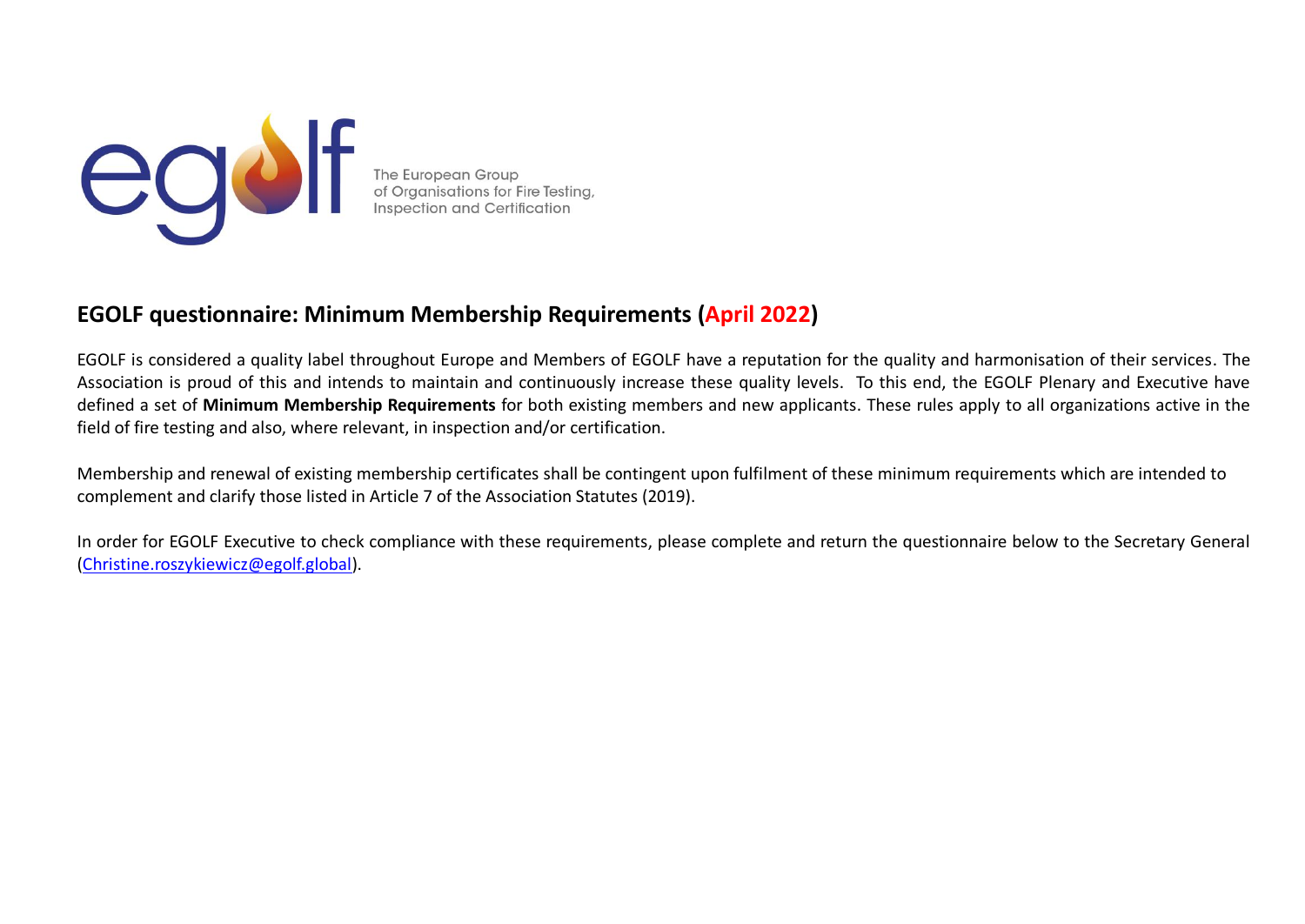#### **1. Independence**

The technical judgements of your organisation and staff must not be compromised by commercial, financial or other pressures. Does your lab. comply with the following conditions:

1.1 All influence on the results of tests and / or inspections performed, or on the content of certificates issued by persons or bodies external to the organisation is excluded.

 $Yes \Box$  No  $\Box$ 

- 1.2 We do not engage in any activities that may endanger the trust in our independence and integrity in relation to our testing, inspection and / or certification activities.
	- $Yes \Box$  No  $\Box$
- 1.3 The remuneration of personnel engaged in testing, inspection and/or certification activities does not depend on the number of tests and inspections carried out or certificates issued, nor on the results of such activities.
	- $Yes \Box$  No  $\Box$
- 1.4 We do not perform official tests for a manufacturer that belongs to the same owner or shareholder.
	- $Yes \Box$  No  $\Box$
- 1.5 Please state the following (*with additional explanation if required*):

**i) Form of ownership (**e.g. state, public, private, trade association, insurance, industry, university etc.)

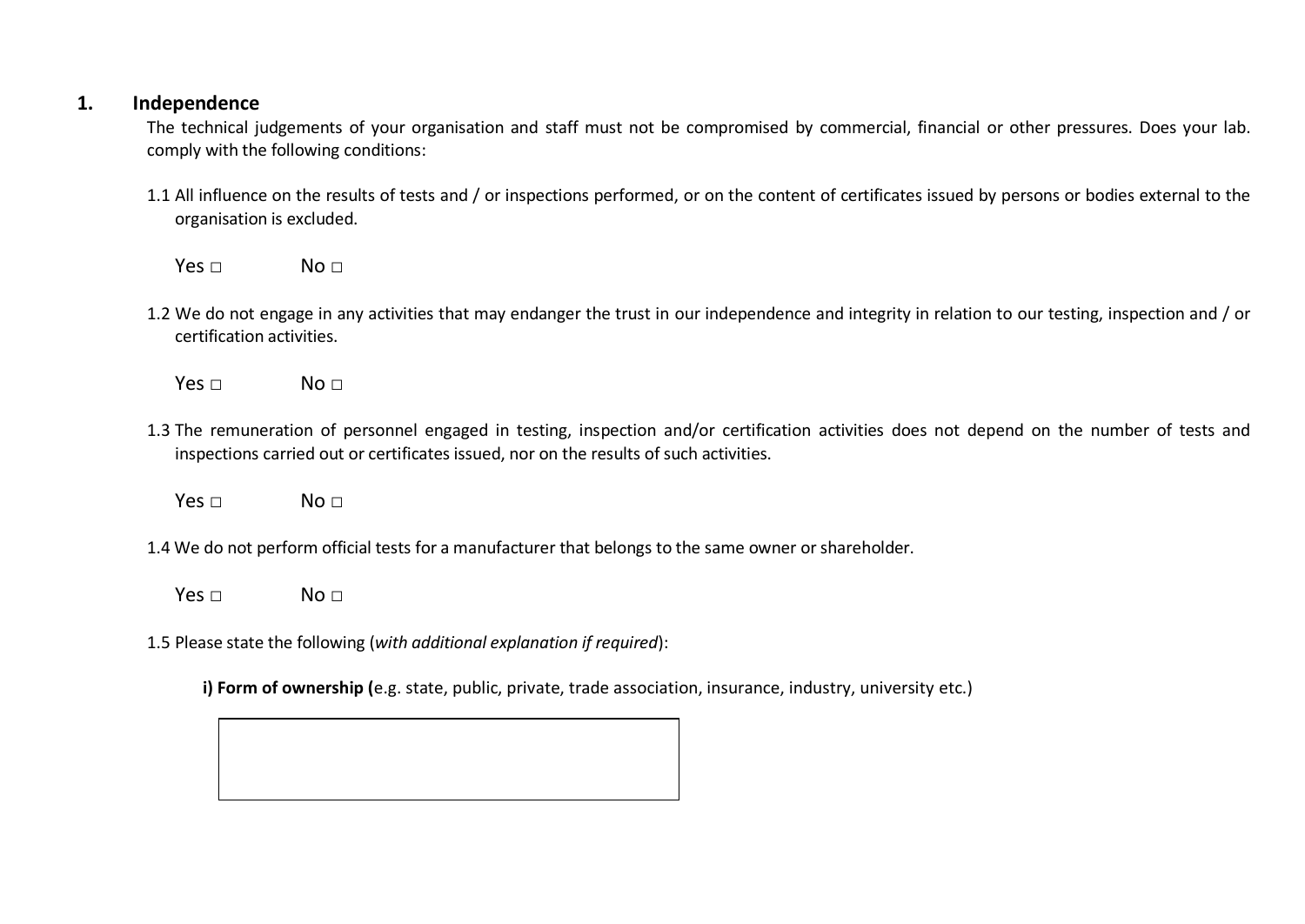**ii) Shareholders –** please list all shareholders with percentage of shares and nature of their business, as well as information about activities (including official tests) which are performed by your laboratory for a manufacturer that belongs to the same owner or shareholder



#### **2. Facilities and equipment**

➢ Does your organisation have its own in-house facilities and equipment, or facilities and equipment under its own exclusive and permanent control, to perform fire tests under the conditions which are specified for at least one of the EN fire testing standards (either fire resistance or reaction to fire, or both)

 $Yes \Box$  No  $\Box$ 

➢ If your organisation performs Resistance to Fire testing (**NB** *in the context of this questionnaire, roof tests are considered as reaction to fire and not fire resistance tests*), does it have its own furnace, or a furnace under its own exclusive and permanent control, with dimensions at least 3 x 3 m<sup>2</sup>, as well as the equipment to perform a fire test according to at least three of the fire resistance test methods mentioned in the relevant parts of the classification standard EN 13501.

Yes □ No □

 $\triangleright$  If your organisation performs reaction to fire testing, does it have its own in-house equipment, or equipment under its own exclusive permanent control, to perform at least one of the reaction to fire tests mentioned in the relevant parts of the classification standard EN 13501-1

 $Yes \Box$  No  $\Box$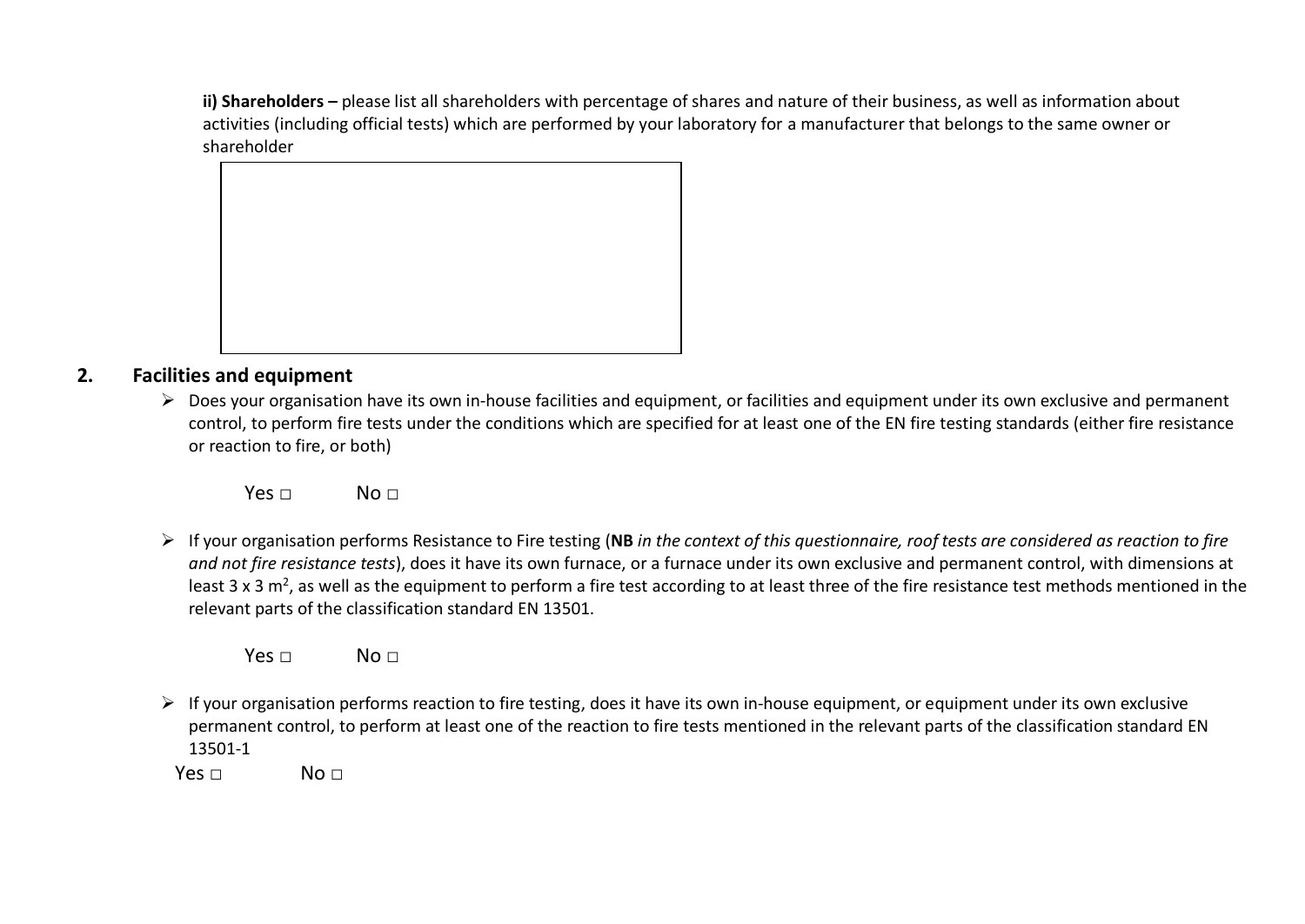#### **3. Accreditation**

➢ If your organisation performs fire tests, does it have accreditation to EN 17025 for the testing activities mentioned above?

 $Yes \Box$   $No \Box$ 

➢ If involved in Inspection and/or Certification activities, does your organisation have accreditation to EN ISO/IEC 17020 and/or EN ISO/IEC 17065) as appropriate?

ISO/IEC 17020 Yes □ No □ ISO/IEC 17065 Yes □ No □

#### **4. EGOLF Agreements and Resolutions**

Does your organisation agree to comply with all EGOLF Administrative and Technical Resolutions?

 $Yes \Box$  No  $\Box$ 

## **5. English language proficiency**

Are the staff in your lab. able to communicate in English, since this is essential for most EGOLF activities, including active participation in meetings, harmonisation courses and workshops as well as use of the helpdesk forum?

 $Yes \Box$   $No \Box$ 

### **6. EGOLF Harmonisation Courses and Round Robins**

Does your organisation agree to attend EGOLF harmonisation courses and to participate in round robins in respect of those test methods for which it has the relevant accreditation?

 $Yes \Box$   $No \Box$